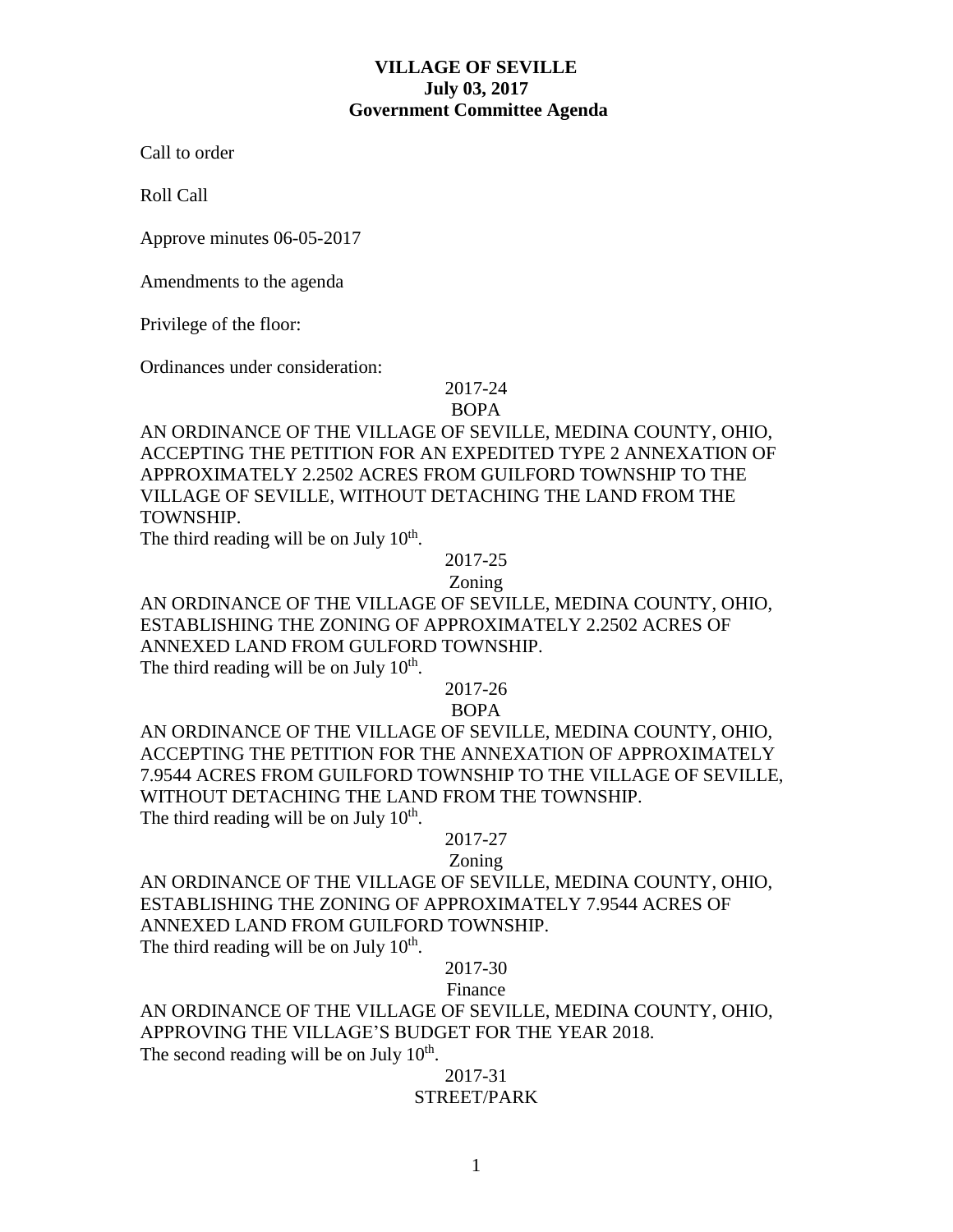### **VILLAGE OF SEVILLE July 03, 2017 Government Committee Agenda**

AN ORDINANCE OF THE VILLAGE OF SEVILLE, MEDINA COUNTY, OHIO, OF PUBLIC IMPROVEMENT.

The second reading will be on July  $10<sup>th</sup>$ .

#### 2017-32

#### STREET/PARK

AN ORDINANCE OF THE VILLAGE OF SEVILLE, MEDINA COUNTY, OHIO, LEVYING UPON THE LOTS AND LANDS OF CERTAIN PROPERTIES WITHIN THE VILLAGE AN ASSESSMENT FOR UNPAID SIDEWALK IMPROVEMENTS. PUBLIC IMPROVEMENT.

The second reading will be on July  $10<sup>th</sup>$ .

# 2017-33

## ZONING

AN ORDINANCE OF THE VILLAGE OF SEVILLE, MEDINA COUNTY, OHIO TO CREATE A COMPREHENSIVE LICENSING SYSTEM FOR MEDICAL MARIJUANA ENTITIES IN THE VILLAGE, CREATE A COMPREHENSIVE ZONING SYSTEM FOR MEDICAL MARIJUANA ENTITIES; AND REPEALING RESOLUTION 2016-15, WHICH IMPOSED A TEMPORARY MORATORIUM; AND DECLARING AN EMERGENCY.

The second reading will be on July  $10<sup>th</sup>$ .

# 2017-35

#### FINANCE

AN ORDINANCE OF THE VILLAGE OF SEVILLE, MEDINA COUNTY, OHIO, APPROVING FARMERS BANK AS A VILLAGE DEPOSITORY. The second reading will be on July  $10<sup>th</sup>$ .

#### 2017-36

#### STREET/PARK

AN ORDINANCE OF THE VILLAGE OF SEVILLE, MEDINA COUNTY, OHIO, AUTHORIZING THE SALE, POSSESSION AND CONSUMPTION OF WINE IN THE VILLAGE OWNED PARKS FOR THE SEVILLE FARMERS MARKET EVENTS, AND EXEMPTING SAID SALE, POSSESSION AND CONSUMPTION OF WINE FROM ANY VILLAGE ORDINANCE PROVISIONS THAT MAY PROHIBIT SAID SALE, POSSESSION AND CONSUMPTION OF WINE PROVIDED THAT SAID SALE, POSSESSION AND CONSUMPTION OF WINE IS PERMITTED UNDER STATE LAW AND AN APPROPRIATE LIQUOR LICENSE HAS BEEN GRANTED FOR SAID SALE OF WINE, AND DECLARING AN EMERGENCY. The second reading will be on July  $10<sup>th</sup>$ .

#### 2017-37

#### FINANCE

AN ORDINANCE OF THE VILLAGE OF SEVILLE, MEDINA COUNTY, OHIO, AUTHORIZING THE MAYOR AND FISCAL OFFICER TO RENEW A CONTRACT WITH TRACY HERBERT TO LEASE REAL PROPERTY NO LONGER NEEDED BY THE VILLAGE.

The first reading will be on July  $10<sup>th</sup>$ .